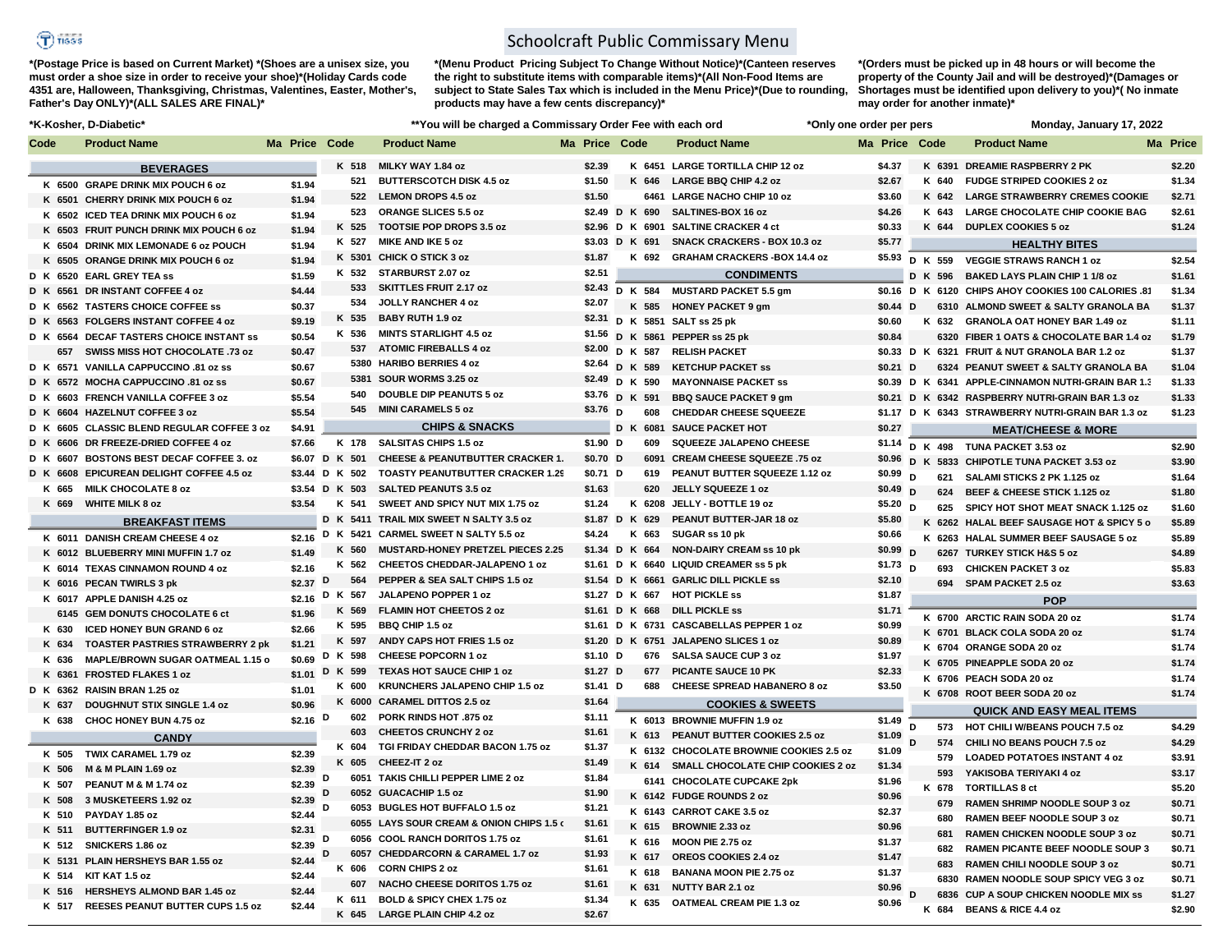| Code    |       | <b>Product Name</b>                       | Ma Price Code | <b>Product Name</b>                               | Ma Price Code |  | <b>Product Name</b>                               | Ma Price Code |        | <b>Product Name</b>                               | <b>Ma Price</b> |
|---------|-------|-------------------------------------------|---------------|---------------------------------------------------|---------------|--|---------------------------------------------------|---------------|--------|---------------------------------------------------|-----------------|
|         |       | 685 RAMEN PICANTE CHICKEN NOODLE SOL      |               | \$0.71 D K 202 FRESHSCENT MEN DEODORANT 2.25 oz   |               |  | \$2.77 D K 8330 BOXER SHORT 5X-LARGE ea           |               |        | \$7.38 D K 215 SHAMPOO-SHAVE GEL & BODY WASH 4    | \$1.42          |
|         | K 686 | <b>WHITE RICE, INSTANT 2 oz</b>           |               | \$1.40 D K 203 FRESHSCENT WOMEN DEODORANT 2.25    |               |  | \$2.71 D K 8332 MENS BRIEF 2X-LARGE ea            | \$4.13        |        | <b>SHOES &amp; FOOTWEAR</b>                       |                 |
|         |       | K 687 MACARONI & CHEESE ss                |               | \$1.97 D K 2031 LADY SPEED STICK 1.4 oz           |               |  | \$4.95 D K 8333 MENS BRIEF 3X-LARGE ea            |               |        | \$4.13 D K 887 ORANGE CLOGS 1 pair                | \$14.91         |
|         |       | <b>SUGAR FREE</b>                         |               | D K 2032 SECRET DEODORANT 1.7 oz                  |               |  | \$4.45 D K 8334 BOXER SHORT 4X-LARGE ea           |               |        | \$5.54 D K 8880 M Size 5 W Size 6.5/7             | \$0.00          |
| D       |       | 526 SUGAR FREE JOLLY RANCHERS 3.6 oz      |               | \$6.37 D K 2034 MENNEN LADY CLEAR DEODORANT 2.3   |               |  | \$7.89 D K 8335 BOXER SHORT 3X-LARGE ea           |               |        | \$4.84 D K 8881 M Size 6 W Size 7.5/8             | \$0.00          |
| D       | 529   | <b>SUGAR FREE HARD CANDY 2 oz</b>         |               | \$2.23 D K 2037 ROLL-ON FRESHSCENT DEODORANT 1.5  |               |  | \$1.18 D K 8336 BOXER SHORT 2X-LARGE ea           |               |        | \$4.84 D K 8882 M Size 7 W Size 8.5/9             | \$0.00          |
| D K 650 |       | SUGAR FREE LEMONADE DRINK 1.4 g           | \$0.26        | <b>DIVERSIONS &amp; GAMES</b>                     |               |  | D K 8337 BOXER SHORT X-LARGE ea                   |               |        | \$3.53 D K 8883 M Size 8 W Size 9.5/10            | \$0.00          |
| D K 651 |       | PUNCH DRINK SUGAR FREE 1.4 g              |               | \$0.26 D K 5010 SUDOKU ea                         |               |  | \$2.54 D K 8338 BOXER SHORT LARGE ea              |               |        | \$3.53 D K 8885 M Size 9 W Size 10.5/11           | \$0.00          |
| D K 652 |       | ICED TEA SUGAR FREE 1.4 g                 |               | \$0.26 D K 5021 WORD FIND ea                      |               |  | \$2.54 D K 8339 BOXER SHORT MEDIUM ea             |               |        | \$3.53 D K 8887 M Size 10 W Size 11.5/12          | \$0.00          |
|         |       | D K 6531 ORANGE DRINK SUGAR FREE 1.4 g    |               | \$0.26 D K 5022 CROSSWORD PUZZLES ea              |               |  | \$2.54 D K 8340 BOXER SHORT SMALL ea              |               |        | \$3.53 D K 8889 M Size 11 W Size 12.5/13          | \$0.00          |
|         |       | D K 6631 SUGAR SUBSTITUTE ss 10 pk        |               | \$0.69 D K 5046 PHOTO ALBUM 4X6                   | \$3.54        |  | <b>MISCELLANEOUS</b>                              |               |        | D K 8890 M Size 12 W Size 13.5/14                 | \$0.00          |
|         |       | <b>CLOTHING</b>                           |               | D K 5050 COLORING BOOK ea                         |               |  | \$2.05 D K 658 PLASTIC BOWL & LID 16 oz           |               |        | \$0.89 D K 8891 M Size 13 W Size 14.5/15          | \$0.00          |
|         |       |                                           |               | \$5.72 D K 702 PLAYING CARDS ea                   |               |  | \$1.49 D K 6580 CLEAR BOWL & LID 8 oz             |               |        | \$0.78 D K 8892 M Size 14 W Size 15.5/16          | \$0.00          |
|         |       | D K 834 T-SHIRT LARGE ea                  |               | \$5.72 D K 703 CHECKERS ea                        |               |  | \$5.26 D K 659 CUP & LID 22 oz                    |               |        | \$0.82 D K 8893 M Size 15 W Size 16.5/17          | \$0.00          |
|         |       | D K 8341 T-SHIRT MEDIUM ea                |               | \$5.72 D K 704 MONOPOLY ea                        |               |  | \$40.16 D K 6742 SPORK TAN FLEXIBLE 6.5 in        |               |        | \$1.18 D K 902 SHOWER SHOE ALPHA MEDIUM           | \$8.41          |
|         |       | D K 835 T-SHIRT X LARGE ea                |               | \$1.83 D K 706 CHESS SET ea                       |               |  | \$6.68 D K 7011 INSULATED MUG 22 oz               |               |        | \$5.05 D K 903 SHOWER SHOE ALPHA LARGE            | \$8.41          |
|         |       | D K 841 TUBE SOCKS 1 pair                 |               | \$22.08 D K 708 POKER SIZE CARDS ea               |               |  | \$2.05 D K 7012 STYROFOAM CUP 16 oz               | \$0.20        |        |                                                   |                 |
|         |       | D K 8426 ORANGE GYM SHORT MEDIUM ea       |               | D K 7081 PINOCHLE CARDS ea                        |               |  | \$2.93 D K 7074 WASHCLOTH ORANGE 12 x 12 ea       |               |        | <b>SOAP &amp; CLEANSING</b>                       |                 |
|         |       | D K 8427 ORANGE GYM SHORT LARGE ea        | \$22.08       | D K 7091 SHORT COLORED PENCILS 12 ct 3.5 in       |               |  | \$2.08 D K 7078 ECONOMY BLUE STRIPED TOWEL 22x44  |               |        | \$1.23 D K 205 SKIN CREAM 8 oz                    | \$3.21          |
|         |       | D K 8428 ORANGE GYM SHORT X-LARGE ea      | \$22.08       | \$22.08 D K 710 SKETCH PAD 8.5 x 11               |               |  | \$3.64 D K 928 POCKET PRAYER MAT ea               |               |        | \$9.53 D K 207 DIAL ANTIBACTERIAL SOAP 4 oz       | \$2.43          |
|         |       | D K 8429 ORANGE GYM SHORT 2X-LARGE ea     |               | \$24.41 D K 712 DOMINOS ea                        | \$13.56       |  |                                                   |               |        | \$4.84 D K 2071 IVORY SOAP 3.1 oz                 | \$1.59          |
|         |       | D K 8430 ORANGE GYM SHORT 4X-LARGE ea     |               | \$1.83 D K 714 PUZZLE 500 PIECES ea               |               |  | <b>PHARMACY</b>                                   |               |        | D K 209 TONE SOAP 4.25 oz                         | \$2.80          |
|         |       | D K 844 ANKLE SOCKS 1 pair                |               | \$17.92 D K 717 SILICONE DOMINOS DOUBLE SIX       |               |  | $$3.91$ D K 110 LIP BALM ea                       |               |        | \$1.12 D K 2091 IRISH SPRING 3.75 oz              | \$2.24          |
|         |       | D K 8451 LONGJOHNS SMALL 1 pair           |               | \$17.92 D K 718 UNO DOS ea                        |               |  | \$23.56 D K 114 HALLS COUGH DROPS 9 pk            |               |        | \$2.54 D K 217 SOAP HOLDER 4 in                   | \$0.65          |
|         |       | D K 8452 LONGJOHNS MEDIUM 1 pair          |               | \$17.92 D K 8902 FM RADIO & BATTERIES             |               |  | \$17.03 D K 1141 SUGAR FREE COUGH DROP 10 pk      |               |        | \$2.08 D K 221 SAFE GUARD ANTIBACTERIAL SOAP 4 of | \$2.48          |
|         |       | D K 8453 LONGJOHNS LARGE 1 pair           |               |                                                   | \$0.95        |  | \$45.27 D K 227 BANDAID SINGLE ea                 |               |        | \$0.17 D K 2210 BODY WASH 15 oz                   | \$3.21          |
|         |       | D K 846 LONGJOHNS X-LARGE 1 pair          |               | \$17.92 D K 9104 AA BATTERY ea                    |               |  | <b>POSTAGE</b>                                    |               |        | D K 861 UNWRAPPED SOAP 3 oz                       | \$0.85          |
|         |       | D K 847 LONGJOHNS 2X-LARGE 1 pair         | \$18.90       | <b>FEMININE PRODUCTS</b>                          |               |  | D K 445 GLOBAL POSTAGE ea                         | \$1.30        |        | <b>STATIONARY</b>                                 |                 |
| D K 848 |       | <b>LONGJOHNS 3X-LARGE 1 pair</b>          |               | \$22.79 D K 168 SUPER TAMPON SINGLE ea            |               |  | \$0.47 D K 447 POSTCARD STAMPED ea                |               |        | \$0.52 D K 450 LEGAL ENVELOPE 10x13               | \$0.47          |
| D K 849 |       | <b>LONGJOHNS 4X-LARGE 1 pair</b>          |               | \$23.61 D K 180 MAXI PAD SINGLE ea                |               |  | \$0.33 D K 451 STAMPED ENVELOPE #10               |               |        | \$0.83 D K 452 LEGAL PAD 8 x 11                   | \$2.06          |
|         |       | D K 850 T-SHIRT 2X-LARGE ea               |               | \$6.61 D K 223 TAMPON SINGLE ea                   | \$0.43        |  | <b>SHAMPOO &amp; HAIR CARE</b>                    |               |        | D K 4522 LARGE NOTE BOOK PAPER FILLER 200 (       | \$6.33          |
|         |       | D K 851 T-SHIRT 6X-LARGE ea               |               | \$13.13 D K 228 PANTY LINERS 22 ct                | \$2.41        |  | D K 300 PICK AFRO ea                              | \$0.71        |        | D K 458 FILE FOLDER LETTER SIZE ea                | \$0.47          |
|         |       | D K 8510 T-SHIRT 3X-LARGE ea              | \$8.06        | <b>HEALTH &amp; BEAUTY</b>                        |               |  | D K 301 AFRO COMB ea                              | \$0.84        |        | D K 459 WOODEN PENCIL #2 NO ERASE ea              | \$1.26          |
|         |       | D K 8520 T-SHIRT 4X-LARGE ea              |               | \$8.37 D K 1101 SLEEP MASK ea                     |               |  | \$3.81 D K 3035 LARGE DANDRUFF SHAMPOO 12 oz      |               |        | \$2.75 D K 466 BLOCK ERASER ea                    | \$2.36          |
|         |       | D K 885 LONGJOHNS 5X-LARGE 1 pair         |               | \$24.15 D K 1102 CONTACT LENS SOLUTION 12 oz      |               |  | \$9.82 D K 304 SHAMPOO 4 oz                       |               |        | \$1.00 D K 5009 DICTIONARY ea                     | \$2.80          |
|         |       | D K 886 LONGJOHNS 6X-LARGE 1 pair         |               | \$26.74 D K 1103 CONTACT DOUBLE LENS CASE ea      |               |  | $$1.27$ D K 305 CONDITIONER 4 oz                  |               |        | \$1.00 D K 818 ENVELOPE PLAIN WHITE #10           | \$0.15          |
|         |       | <b>DENTAL CARE</b>                        |               | D K 113 EMERY BOARD 4.5 in                        |               |  | \$0.21 D K 306 HAIR FOOD 5 oz                     |               | \$3.74 | <b>TABLET ACCESSORY</b>                           |                 |
|         |       | D K 401 MOUTHWASH 4 oz                    |               | \$1.16 D K 121 EAR PLUGS 2 pk                     |               |  | \$0.56 D K 307 CURL ACTIVATOR                     |               |        | \$3.18 D K 905 EARBUDS SECURUS VOICE BIO-METRIC   | \$11.37         |
|         |       | D K 402 ADULT TOOTHBRUSH 5.5 in           |               | \$0.33 D K 137 READING GLASSES +1.50 ea           |               |  | \$5.61 D K 310 HAIR NET ea                        | \$0.59        |        | <b>WOMENS CLOTHING</b>                            |                 |
|         |       | D K 4023 SOFT TOOTHBRUSH COLGATE 7.5 in   |               | \$1.80 D K 139 READING GLASSES +2.50 ea           |               |  | \$5.61 D K 3101 DU RAG ea                         |               |        | \$4.10 D K 836 WOMENS PANTIES SMALL ea            |                 |
| D K 403 |       | <b>CLOSE-UP TOOTHPASTE 4 oz</b>           |               | \$3.95 D K 915 Q-TIPS 50 pk                       |               |  | \$1.49 D K 3102 WAVE CAPS ea                      |               |        | \$3.86 D K 837 WOMENS PANTIES MEDIUM ea           | \$2.87          |
|         |       | D K 404 TOOTHPASTE COLGATE .85 oz         | \$1.12        | <b>HYPO ALLERGENIC</b>                            |               |  | D K 311 BERGAMOT HAIR CONDITIONER 5 oz            |               |        | \$3.74 D K 838 WOMENS PANTIES LARGE ea            | \$2.87          |
|         |       | D K 406 FRESH N BRITE DENTURE TOOTHPASTE  |               | \$10.46 D K 2036 ALMAY HYPO-ALLERGENIC DEODORANT  |               |  | \$7.89 D K 312 T-GEL COAL TAR SHAMPOO 8.5 oz      |               |        | \$9.32 D K 839 WOMENS PANTIES X-LARGE ea          | \$2.87          |
|         |       | D K 407 DENTURE ADHESIVE 2.4 oz           |               | \$5.86 D K 2038 ROLL-ON DIAL HYPO-ALLERGENIC DEOI |               |  | \$2.83 D K 313 SULFUR 8 CONDITIONER 2 oz          |               |        |                                                   | \$2.87          |
|         |       | D K 408 TOOTHBRUSH HOLDER 7 in            |               | \$0.57 D K 208 HYPO-ALLERGENIC DIAL SOAP 3.2 oz   |               |  | \$1.98 D K 316 LARGE CLEAR SHAMPOO 12.5 oz        |               |        | \$8.91 D K 8392 WOMENS PANTIES 4X-LARGE ea        | \$3.49          |
|         |       | D K 409 FLOSS PICK ea                     | \$0.14        |                                                   |               |  | D K 318 STYLING GEL 2 oz                          |               |        | \$3.33 D K 840 WOMENS PANTIES 6X-LARGE ea         | \$3.49          |
|         |       | D K 412 COLGATE TARTER CONTROL TOOTHPA    | \$7.36        | <b>LOTIONS &amp; OTHER</b>                        |               |  | \$2.86 D K 319 PONYTAIL HOLDER ea                 |               |        | \$2.24 D K 8401 BRA-34B ea                        | \$8.06          |
|         |       | D K 4121 CREST CAVITY PROTECTION TOOTHPAS | \$7.85        | D K 111 LARGE LOTION 18 oz                        |               |  | \$3.65 D K 320 2-IN-1 SHAMPOO & CONDITIONER 12 oz |               |        | \$0.21 D K 8402 BRA-36B ea                        | \$8.06          |
|         |       | D K 413 DENTAL FLOSS LOOPS 30 ct          | \$6.79        | D K 117 COCOA BUTTER STICK 1 oz                   |               |  | \$1.00 D K 321 SHEA DEEP MOISTURE SHAMPOO 8 oz    |               |        | \$3.33 D K 8403 BRA-38B ea                        | \$8.06          |
|         |       | D K 414 CLEAR COLGATE TOOTHPASTE 4.2 oz   | \$5.54        | D K 200 HAND & BODY LOTION 4 oz                   |               |  | \$1.38 D K 322 SHEA LEAVE IN CONDITION 8 oz       |               |        | \$3.04 D K 8404 BRA-40C ea                        | \$8.06          |
|         |       | D K 415 COLGATE SENSITIVE TOOTHPASTE 6 oz | \$14.59       | D K 2003 HAND & BODY LOTION 5 PK                  |               |  | \$1.24 D K 323 SHEA CURL STRETCH CREAM 6 oz       |               |        | \$3.04 D K 8405 BRA-40D ea                        | \$8.06          |
|         |       | D K 416 ORALINE-SECURE CLEAR TOOTHPASTE   | \$4.83        | D K 210 BABY LOTION 4 oz                          |               |  | \$1.45 D K 330 LARGE CONDITIONER 12.5 oz          |               |        | \$2.89 D K 8406 BRA-42C ea                        | \$8.06          |
|         |       | D K 417 FRESHMINT CLEAR TOOTHPASTE 4.6 oz | \$1.95        | D K 315 BABY POWDER WITH CORNSTARCH 4 oz          |               |  |                                                   |               |        | \$3.46 D K 8407 BRA-42D ea                        | \$8.06          |
|         |       | D K 418 EQUATE DENTURE ADHESIVE 2.4 oz    | \$9.90        | <b>MENS CLOTHING</b>                              |               |  | D K 333 H&S SM DANDRUFF SHAMPOO 1.7 oz            |               |        | \$2.71 D K 8408 BRA-44D ea                        | \$8.06          |
|         |       | D K 419 DENTURE CLEANER 6 pk              | \$0.74        | D K 830 MENS BRIEF SMALL ea                       | \$3.03        |  | D K 823 PALM BRUSH 4 in                           |               |        | \$0.86 D K 8409 SPORT BRA 3X-LARGE 46 ea          | \$10.74         |
|         |       |                                           |               | D K 831 MENS BRIEF MEDIUM ea                      | \$3.03        |  | D K 824 VENTED BRUSH .45 kg                       |               |        | \$2.43 D K 8410 SPORT BRA MEDIUM 34 ea            | \$8.34          |
|         |       | <b>DEODORANTS</b>                         |               | D K 832 MENS BRIEF LARGE ea                       | \$3.03        |  | <b>SHAVING</b>                                    |               |        | D K 8411 SPORT BRA LARGE 36 ea                    | \$8.34          |
|         |       | D K 201 DEGREE DEODORANT 1.7 oz           | \$6.16        | D K 833 MENS BRIEF X-LARGE ea                     |               |  | \$3.03 D K 2063 SHAVE CREAM 5 PK                  |               |        | \$1.45 D K 8412 SPORT BRA X-LARGE 38 ea           | \$8.34          |